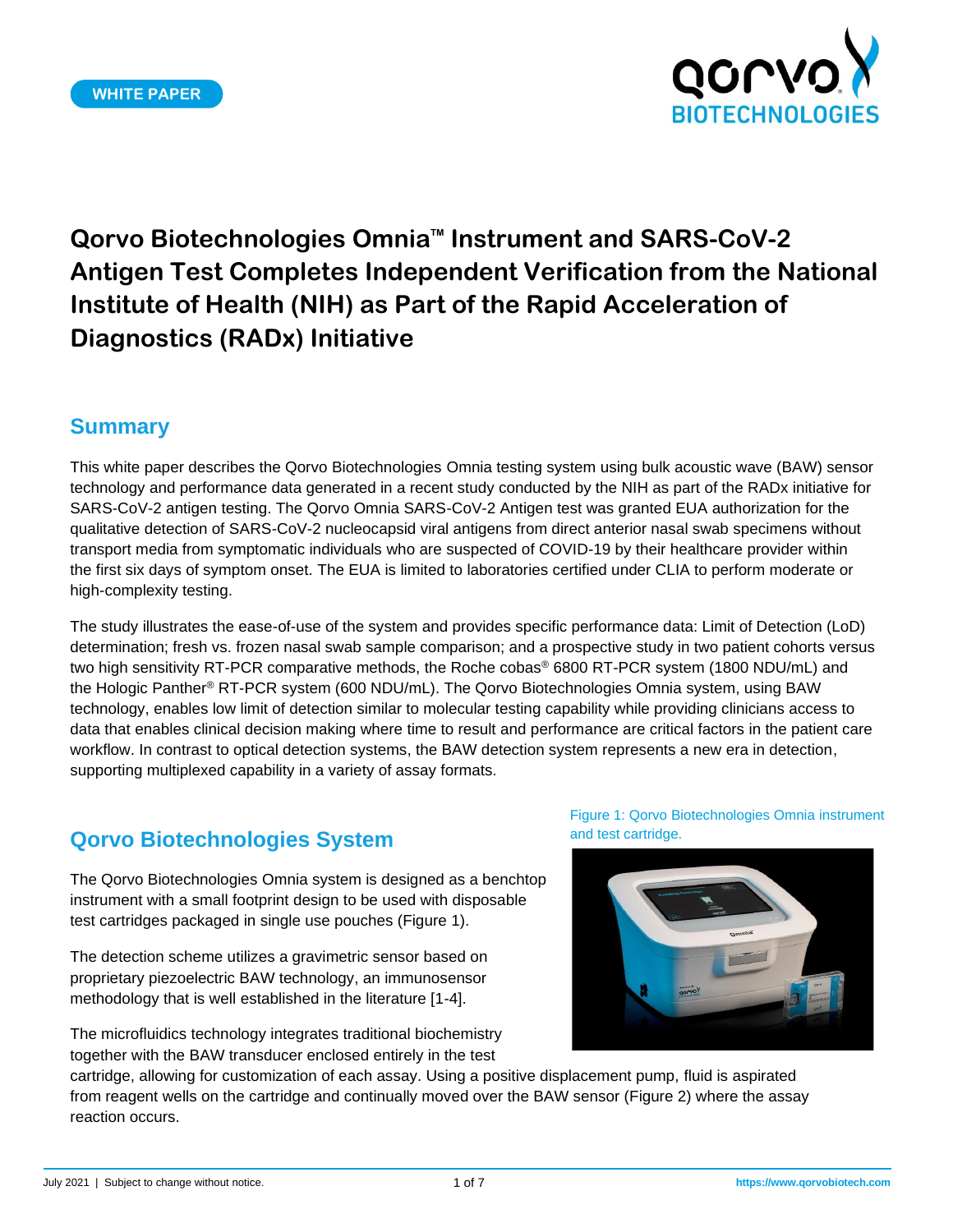

Figure 2: (1) RF signal is delivered to a BAW sensor as the fluid moves over the surface, (2) the sensor resonance frequency is modulated as mass is added to the surface and (3) the RF signal is output to the instrument.



As the analyte of interest binds to the device surface, the transducer's native resonance frequency is shifted and dampened due to mass loading (Figure 3). Because the sensitivity of the transducer increases with the square of the frequency, BAW provides extremely high sensitivity at its frequency of operation (~ 3 GHz). The sensor detection contrasts with previous immunosensors and conventional optical or fluorescence techniques in this regard. Additionally, by combining two or more sensors within the fluid path, it is possible to detect a multiplicity of proteins within the same test cartridge (Figure 4).

Figure 3: (1) Initial frequency reading under fluidic conditions. (2) Mass is added to the surface causing a frequency reduction due to the loading. (3) The final output signal can be used to calculate a total frequency shift proportional to the mass binding.

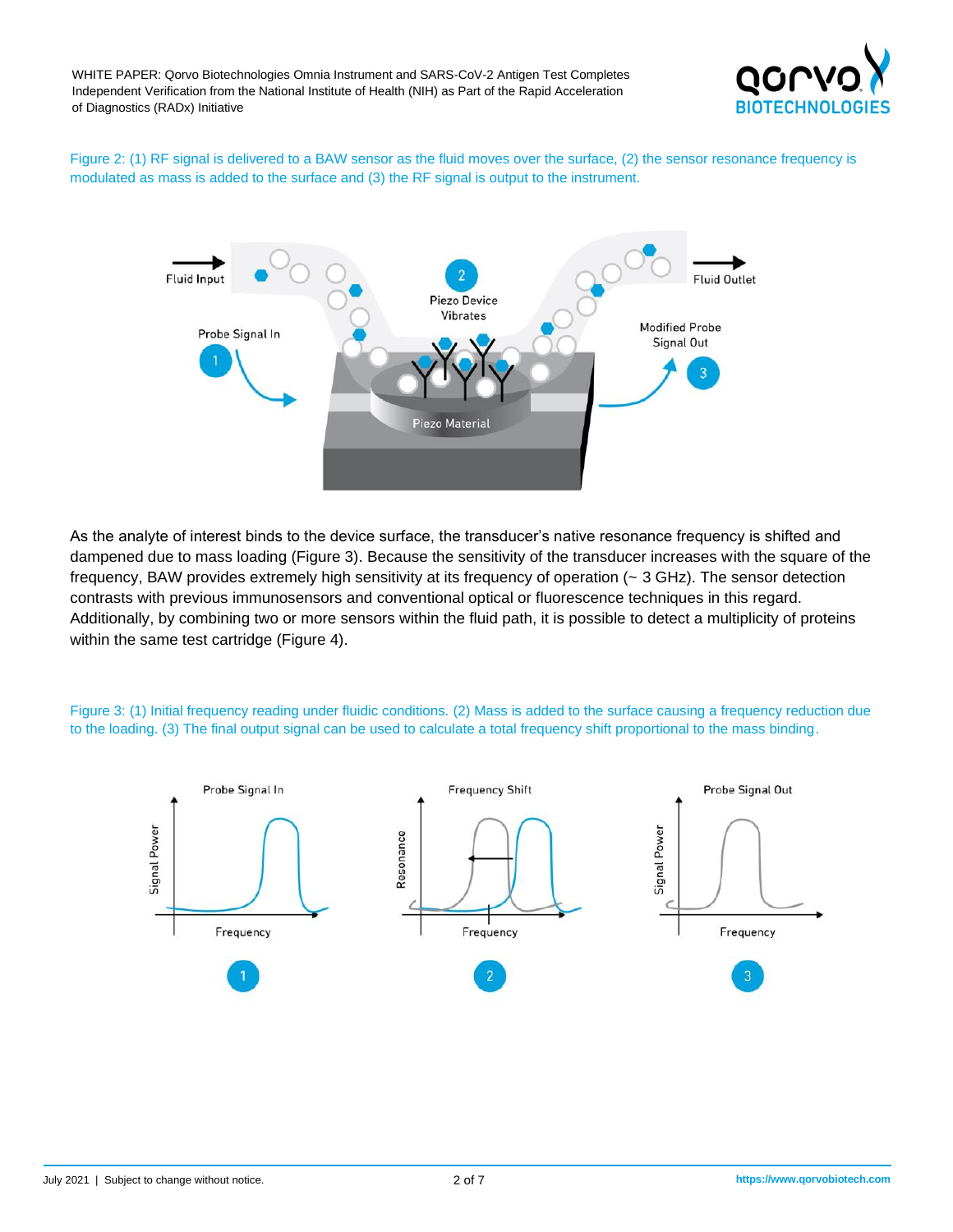

#### Figure 4: Radio frequency circuit board assembly and BAW die.



#### *Qorvo Omnia SARS-CoV-2 Antigen Test*

Qorvo Biotechnologies received Emergency Use Authorization (EUA) from the U.S. Food & Drug Administration (FDA) in April 2021 as a response to the SARS-CoV-2 pandemic. The Qorvo Omnia SARS-CoV-2 Antigen test utilizes a sandwich immunoassay format whereby two sensors are activated on the device surface; one with mouse monoclonal antibodies to the SARS-CoV-2 nucleocapsid protein; the second with a nonspecific reference antibody that allows for increased low-end sensitivity through common mode rejection.

Figure 5: Sandwich immunoassay format with enhancing precipitate (spheres).

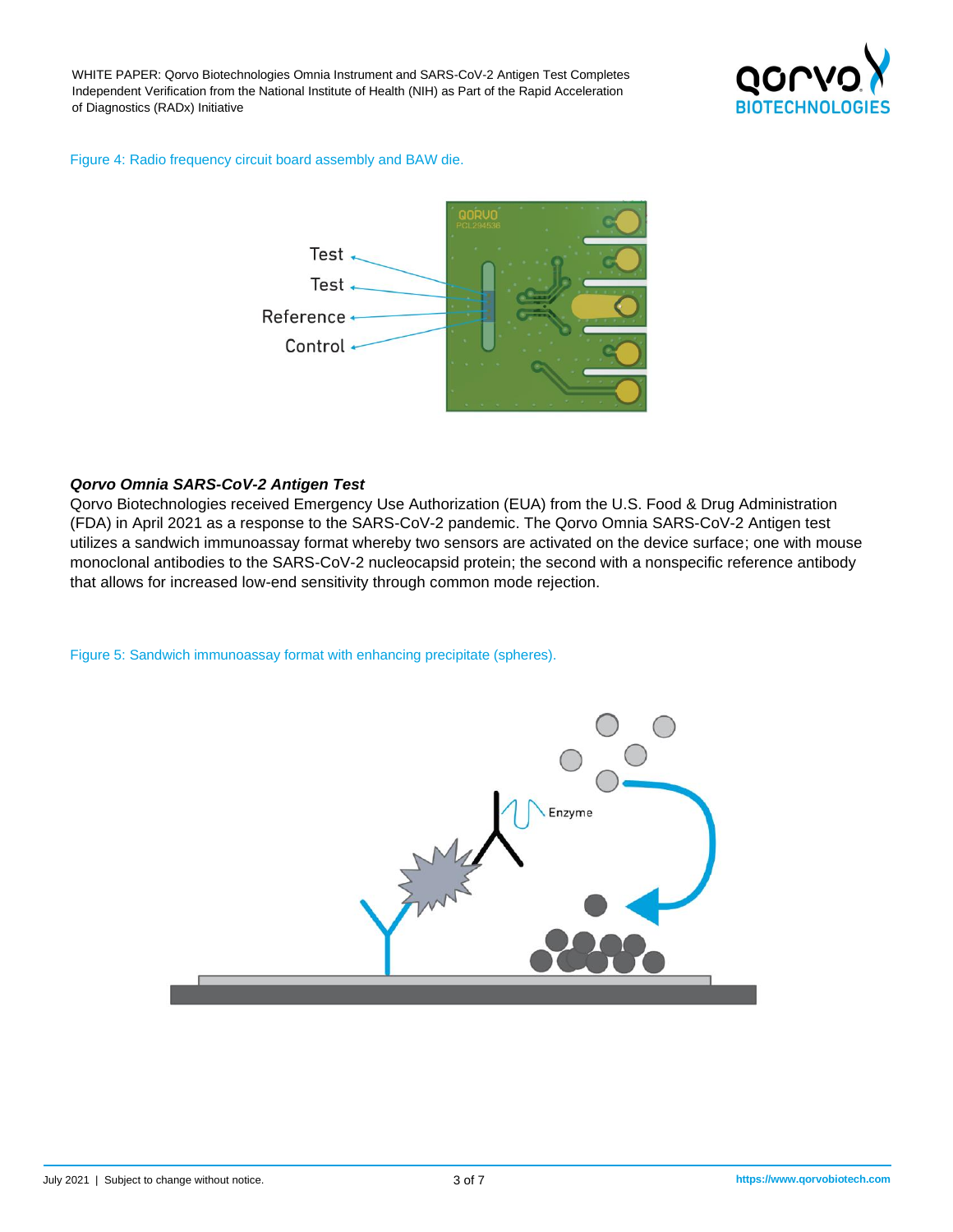

The SARS-CoV-2 assay additionally uses conventional enzymatic signal enhancement, during which insoluble precipitate amplifies the signal (Figure 5). All reagents are contained on the test cartridge and actuated by the Qorvo Omnia instrument.

Following a nasal swab collection, the swab is immersed into a lysis buffer to release any antigen present in the sample. The processed sample is simply deposited directly into the sample port on the test cartridge. The test cartridge is inserted into the Omnia instrument. Total time from inserting the test cartridge into the instrument to result generation is approximately 20 minutes (Figure 6).

#### Figure 6: SARS-CoV-2 Antigen workflow.



## **Results**

#### *NIH Performance Data<sup>5</sup>*

The Qorvo Biotechnologies Omnia instrument and Omnia SARS-CoV-2 Antigen test were selected by the RADx ACME-POCT team for an internal study in early March 2021. This study included an LoD study, a comparison study using fresh and frozen paired samples versus a RT-PCR method and a study using prospective patient samples collected from adult and pediatric collection sites.

#### *1. Limit of Detection (LoD)*

The ACME-POCT LoD study utilized the same lot of BEI inactivated SARS-CoV-2 virus from the NIH National Institute of Allergy and Infectious Diseases that was used in Qorvo Biotechnologies EUA submission to the FDA. The LoD obtained by ACME-POCT study yielded 75 TCID<sub>50</sub>/mL or approximately 50,000 copies/mL (Table 1 & Figure 7), significantly lower than the in-house LoD of 200 TCID<sub>50</sub>/mL (125,000 copies/mL) in the EUA submission to the FDA.

| Gamma-Irradiated SARS-CoV-2, TCID <sub>50</sub> /mL | Qorvo Omnia Antigen Test Result |
|-----------------------------------------------------|---------------------------------|
| 149                                                 | 3 of 3 Positive                 |
| 100                                                 | 3 of 3 Positive                 |
| 75*                                                 | 3 of 3 Positive                 |
| 50                                                  | 0 of 3 Positive                 |
|                                                     | 0 of 3 Positive                 |
|                                                     | 0 of 3 Positive                 |

#### Table 1: LoD (analytical sensitivity) from ACME-POCT study.

\*Approximately 50,000 copies/mL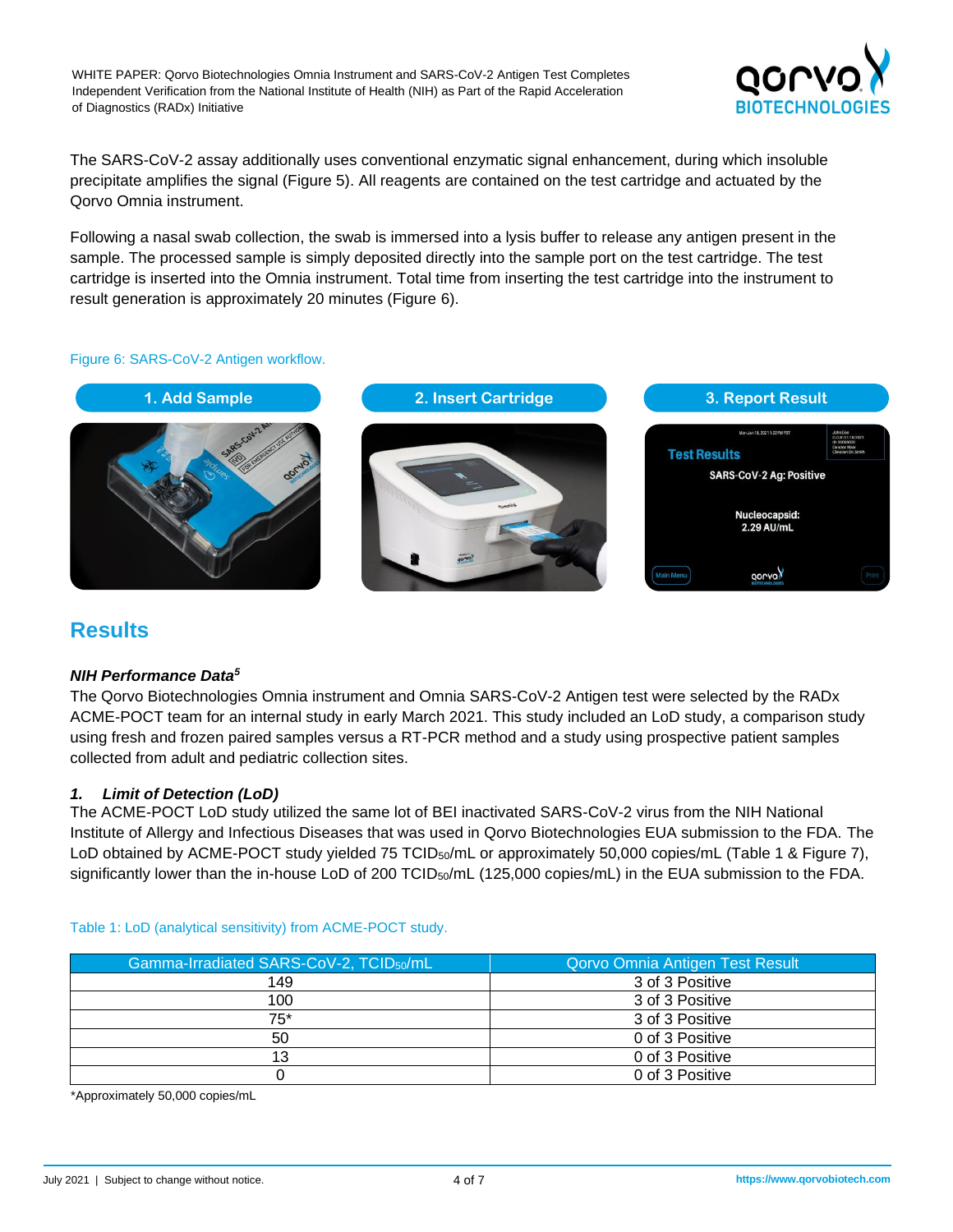#### Figure 7: LoD (analytical sensitivity) from ACME-POCT study.



#### *2. Fresh, Frozen Study*

Because the Qorvo EUA submission data was generated using frozen samples, the ACME-POCT team wanted to assess the results of paired fresh and frozen nasal swab samples from eight adult patients and eighteen pediatric patients to verify that concordant results would be obtained. These patient samples, with prior RT-PCR results on the Roche cobas® 6800 system, were assayed on the Qorvo Omnia SARS-CoV-2 Antigen assay with 100% concordance (Table 2).

|                      | <b>Frozen Samples</b> |                  |              |
|----------------------|-----------------------|------------------|--------------|
| <b>Fresh Samples</b> | <b>Positive</b>       | <b>Negative</b>  | <b>Total</b> |
| Positive             |                       |                  |              |
| <b>Negative</b>      |                       | $\sqrt{2}$<br>16 |              |
| $\tau$ otal          |                       | $\sim$<br>16     | 26           |

#### Table 2: Fresh, frozen study results.

#### *3. Prospective Comparison Study vs. RT-PCR Method*

The ACME-POCT prospective comparison study was divided into two cohorts of patients: adult and pediatric.

#### *Adult Cohort*

50 fresh nasal swab samples were prospectively collected from adults presenting at a collection site and were tested on the Qorvo Omnia system and a companion nasopharyngeal swab was tested on the Roche cobas® 6800 system (Tables 3 & 4). The Sensitivity, Specificity, PPV and NPV results were 100%.

#### Table 3: Prospective adult samples Vs. Roche cobas® 6800 RT-PCR System.

|                                          | Roche cobas <sup>®</sup> 6800 System |                 |              |
|------------------------------------------|--------------------------------------|-----------------|--------------|
| <b>Qorvo Omnia SARS-CoV-2</b><br>Antigen | <b>Positive</b>                      | <b>Negative</b> | <b>Total</b> |
| Positive                                 |                                      |                 |              |
| Negative                                 |                                      | 38              | 38           |
| Total                                    |                                      | 38              | 50           |

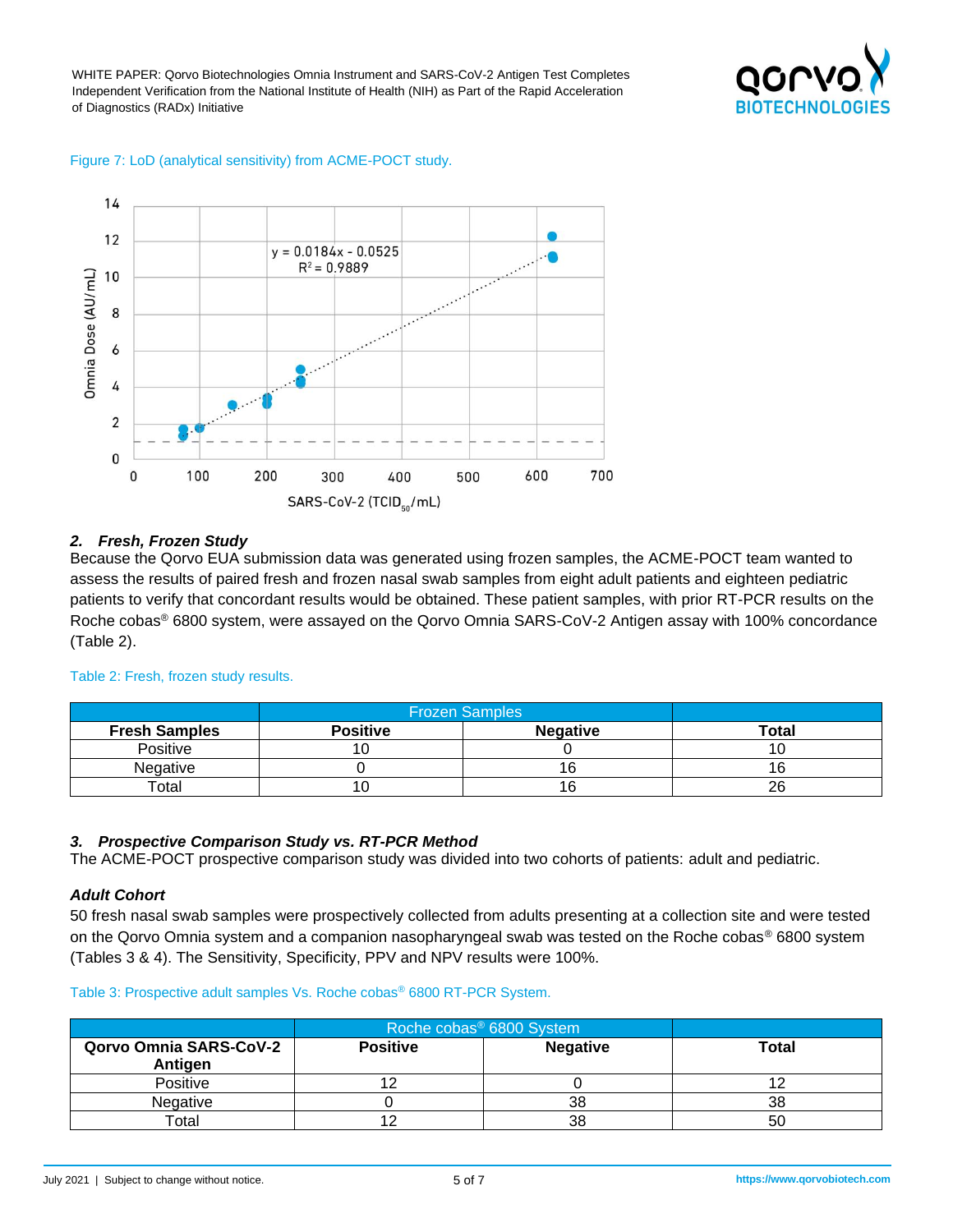

#### Table 4: Qorvo SARS-CoV-2 antigen result summary.

| <b>Statistic</b>                | Estimate     |
|---------------------------------|--------------|
| Sensitivity (True Positive)     | 12/12 (100%) |
| Specificity (True Negative)     | 38/38 (100%) |
| Positive Predictive Value (PPV) | 12/12 (100%) |
| Negative Predictive Value (NPV) | 38/38 (100%) |

#### *Pediatric Cohort*

77 fresh nasal swab samples were prospectively collected from a pediatric drive-thru collection site. The nasal swab samples were tested on the Qorvo Omnia system and a companion nasal pharyngeal swab was tested on the Hologic Panther® RT-PCR system (Tables 5 & 6). The Sensitivity, Specificity, PPV and NPV results were respectively 81%, 100%, 100% and 94%.

#### Table 5: Prospective pediatric samples vs. Hologic Panther® RT-PCR System.

|                                          | Hologic Panther <sup>®</sup> System |                 |              |
|------------------------------------------|-------------------------------------|-----------------|--------------|
| <b>Qorvo Omnia SARS-CoV-2</b><br>Antigen | <b>Positive</b>                     | <b>Negative</b> | <b>Total</b> |
| Positive                                 | đ                                   |                 |              |
| Negative                                 | ົ                                   | 59              | 62           |
| Total                                    | 18                                  | 59              |              |

\*All three samples that tested negative on the Qorvo Omnia Antigen test had Ct values > 38 on the Hologic Panther® RT-PCR System which is indicative of very low viral loads found in the samples.

#### Table 6: Qorvo SARS-CoV-2 antigen result summary.

| <b>Statistic</b>                | Estimate     |
|---------------------------------|--------------|
| Sensitivity (True Positive)     | 15/18 (83%)  |
| Specificity (True Negative)     | 59/59 (100%) |
| Positive Predictive Value (PPV) | 15/15 (100%) |
| Negative Predictive Value (NPV) | 59/62 (95%)  |

## **ACME-POCT Engineering Core Assessment Summary**

#### *Cartridge Design*

The ACME-POCT team concluded that the test cartridge is simple, innovative, and cleverly designed by integrating different test components into a single device. The components and fluidic channels are sealed with plastic foil with no leakage observed. A disposable reagent carousel is attached to the cartridge housing all of the reagents to perform a sandwich enzyme immunoassay. No weaknesses were observed with the cartridge design.

#### *Manufacturing/Scalability*

The device employs scalable and standard manufacturing processes mainly based on injection molding and foil sealing. The BAW sensor and electrical components are integrated onto a small printed circuit board. Automated assembly appears straight-forward and the sealing foil is easily incorporated into the manufacturing process.